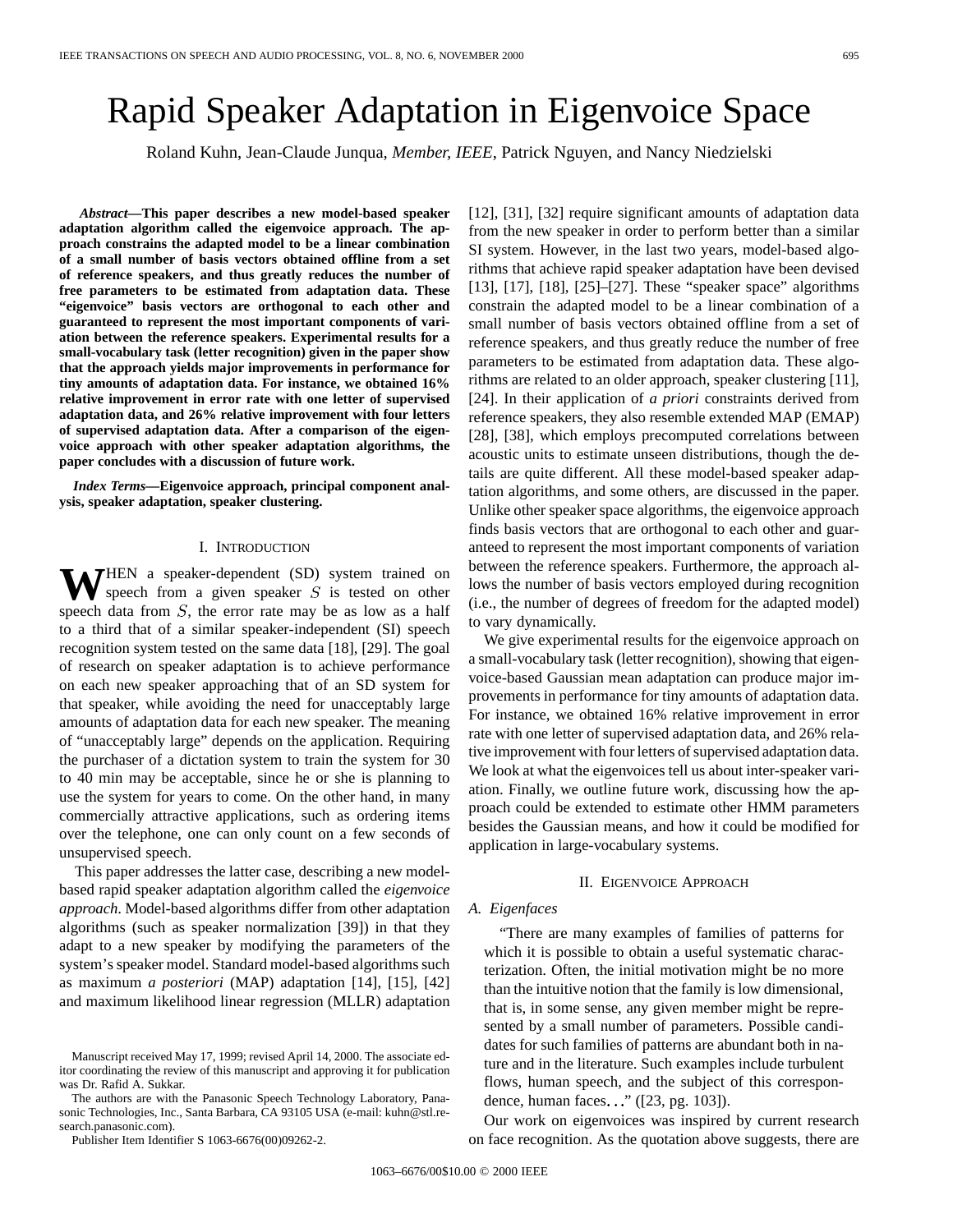hidden similarities between the study of faces and the study of voices; techniques applied in one area may be helpful in the other. Face recognition is the problem of trying to match a given two-dimensional (2-D) face image to a set of face images in a database. Initially, researchers applied general-purpose image processing techniques to this problem. However, building on the work of Kirby and Sirovich [23], they soon realized that the dimensionality of "face space"—the space of variation between photographs of human faces with the same orientation and scale lit in the same way—is much smaller than the dimensionality of a single face considered as an arbitrary 2-D image. As a useful approximation, one may consider an individual face image to be a linear combination of a small number of face components or "eigenfaces" derived from a set of reference face images. One converts each reference image into a vector of floating point numbers representing light intensity in each pixel, calculates the covariance or correlation matrix between these reference vectors, and then applies principal component analysis (PCA) [22] to find the eigenvectors of the matrix: the eigenfaces.

An important advantage of PCA is that the eigenvectors are ordered by the magnitude of their contribution to the variation between the reference images. In the face recognition literature, the vector obtained by averaging over all reference images is called "eigenface 0," and the other eigenfaces from "eigenface 1" onwards model variation from this average face. The expansion is truncated at some point, say after eigenface  $K$ . Faces are represented as eigenface 0 plus a linear combination of the remaining  $K$  eigenfaces; PCA guarantees that for the original set of data points, the mean-square error introduced by truncating the expansion after the  $K$ th eigenvector is minimized. Incidentally, the eigenfaces are not themselves usually plausible faces, only directions of variation between faces.

To find the best match for an image of a person's face in a set of stored facial images, one may calculate the Euclidean distances between the vector of  $K$  coordinates representing the new face and each of the  $K$ -dimensional vectors representing the stored faces, and then choose the stored image yielding the smallest distance [40]. In these experiments, for which the training data (the collection of images used to calculate the eigenfaces) and the test data consisted of faces with the same orientation and scale lit in the same way, excellent results were obtained with about  $K = 100$  eigenfaces. Recently, more sophisticated methods [6], some employing probability distributions over eigenface space [34], have been studied.

#### *B. What are Eigenvoices?*

The obvious parallel in speech research to face recognition is not speech recognition but speaker recognition (usually called "speaker identification and verification"). However, if speaker adaptation is viewed in a rather unfamiliar way, the applicability of PCA to this problem becomes apparent. Instead of thinking of speaker adaptation as a way of improving an initial SI model, we can think of it as finding a good SD model for the new speaker in the space of possible SD models.

The eigenvoice approach is summarized in Fig. 1. We begin with a reference set of  $R$  well-trained SD models, plus an SI model. From each of the SD models, we extract a "supervector"



Fig. 1. Block diagram for eigenvoice speaker adaptation

containing the parameters to be adapted. In the experiments described below, we extracted from the SD models the means of the HMM output Gaussians [25]–[27]. Parameters may be put into the supervectors in an arbitrary order, as long as the number  $D$  of extracted parameters and the order are the same for all speakers. That is, index  $i$  of the supervector from speaker 1 must represent the same parameter as does index  $i$  for any of the other  $R-1$  speakers. Applied to the R supervectors, each of dimension  $D$ , a dimensionality reduction technique (DRT) yields  $R$ eigenvectors, each of dimension  $D$ . Eigenvector 0 is the mean supervector, and the rest are the principal components (ordered by the magnitude of their contribution to variation in the reference supervectors). We then throw away the higher-order eigenvectors, keeping only those numbered from 0 up to  $K$  (where  $K < R \ll D$ ); we call those that remain the "eigenvoices."

For the experiments described here, the DRT employed was PCA, but we could have used instead independent component analysis (ICA), linear discriminant analysis (LDA), or even a DRT specifically designed to facilitate speaker adaptation (see Section VII-A). As summarized in Jolliffe's book on PCA, the standard reference on the topic [22], there are two variants of PCA: one in which the principal components are derived from the covariance matrix of the variables, and one in which they are derived from the correlation matrix. The latter is recommended in cases where the variables have different units of measurement or are of different types, to prevent variables with large absolute values from dominating the analysis [22, pp. 16–17]. Since acoustic features in HMM represent different physical quantities, the correlation variant of PCA was employed in all experiments described below.

As shown in Fig. 1, the computationally intensive SD training and PCA steps are carried out offline, before recognition begins. Adaptation to a new speaker is computationally cheap. As described in the next subsection, we assume that the supervector for the new speaker is a linear combination of the eigenvoices, of form  $e(0)+w(1)*e1+\cdots+w(K)*e(K)$ ; the space spanned by the vector defined by this expression is called " $K$ -space." Since  $K$  is much smaller than  $D$ , this is a very powerful constraint, and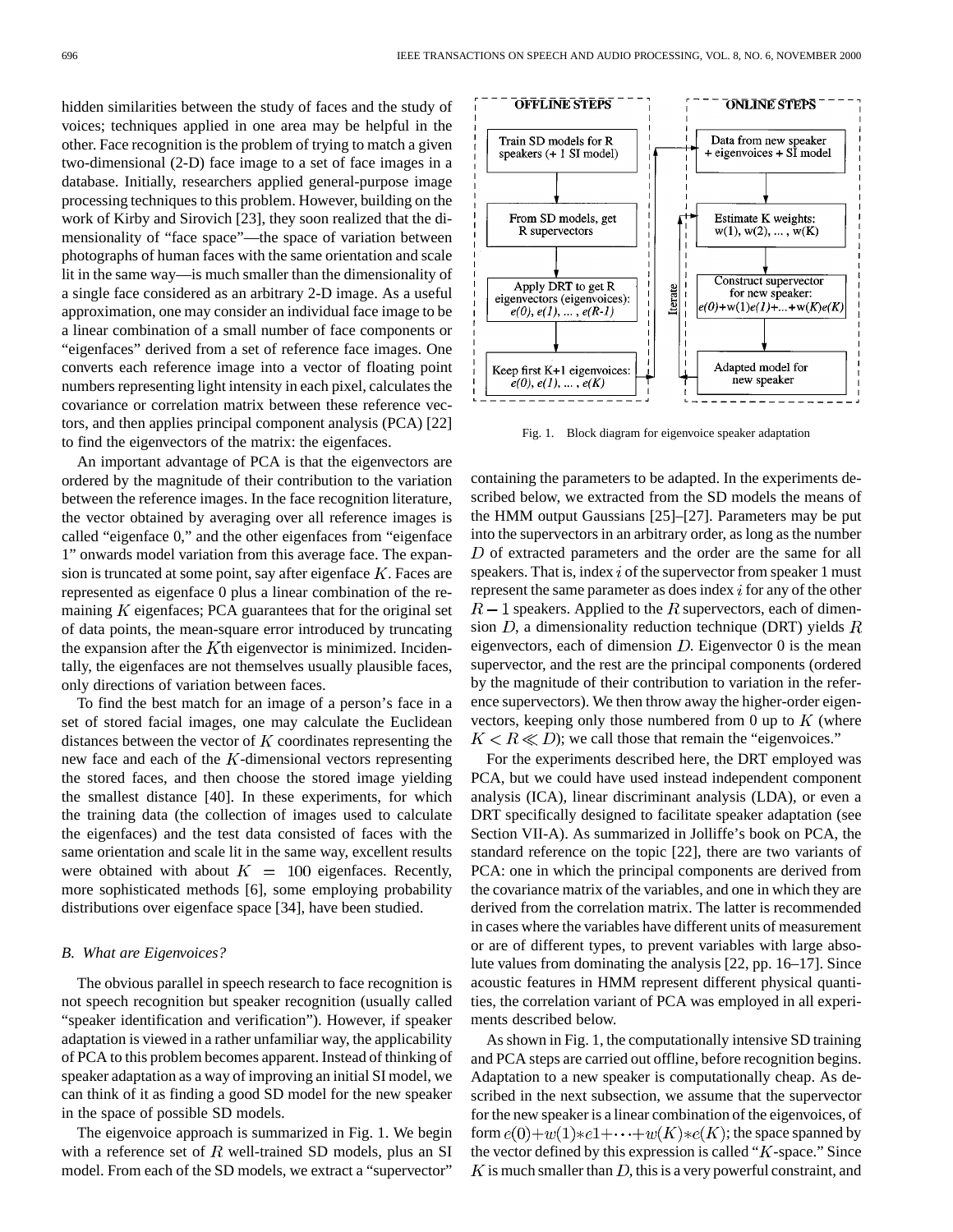only a small amount of adaptation data is required to estimate the  $w(j)$  (with the help of the SI model—see below). Having constructed the supervector for the new speaker, we then copy the values in the supervector into the appropriate parameters of the adapted model for the new speaker. Parameters not represented in the supervector must be obtained from elsewhere—for instance, in our mean adaptation experiments, the variances and transition probabilities were obtained from the SI model. Finally, the  $w(j)$  can be re-estimated (with the help of the adapted model).

The eigenvoice approach greatly reduces the number of parameters to be estimated for the new speaker. In the letter recognition experiments described below, the use of eigenvoices enabled us to transform a problem requiring calculation of 2808 parameters (estimation of the Gaussian means for the adapted model) into a problem requiring calculation of five or ten free parameters. The price paid for this simplification of the problem is the assumption that all new speakers the system will encounter are located in  $K$ -space, or so near  $K$ -space that it makes no practical difference. To make sure this assumption is realistic, the set of reference speakers should be as diverse as possible.

## *C. Estimating the Eigenvoice Coefficients*

Let each new speaker  $S$  be represented by a point  $P$  in  $K$ -space

$$
P = e(0) + w(1) * e1 + \dots + w(K) * e(K).
$$
 (1)

The problem is to estimate the weights  $w(j)$  from adaptation data. After some experimentation with a method based on projection we decided to use a maximum-likelihood estimator called maximum likelihood eigen-decomposition (MLED), which can be applied in the case of Gaussian mean adaptation in a CDHMM system [25]. For each observation in the adaptation data from the new speaker, one needs to estimate the occupation probability for each output Gaussian represented in the supervector for the new speaker. In the first iteration of MLED, these occupation probabilities are estimated from an SI model; in subsequent iterations, they are estimated from the adapted model. The covariance matrix for each distribution also comes from the SI model (unlike occupation probabilities, the covariance matrices are not re-estimated in subsequent iterations).

If  $m$  is a Gaussian in a mixture Gaussian output distribution for state  $s$  in a set of HMM's for a given speaker, first "normalize" each observation for  $m$  by subtracting the corresponding component of mean reference vector  $e(0)$ , *i.e.*, the part of  $e(0)$  pertaining to m in s. Let

number of features;  $C_m^{(s)-1}$ inverse covariance for  $m$  in state  $s$ ; normalized observation vector (length  $n$ ) at time  $t$ ; adapted mean for mixture  $m$  of  $s$ ;  $\gamma_m^{(s)}(t)$  $P(m, s | \lambda, o_t)$  (s-m occupation prob.).

To maximize the likelihood of observation  $O = \mathbf{o}_1 \cdots \mathbf{o}_T$ with respect to  $\lambda$ , one iteratively maximizes an *auxiliary func*- *tion*  $Q(\lambda, \hat{\lambda})$ , where  $\lambda$  is current model and  $\hat{\lambda}$  is estimated model (as in [31]). Thus

$$
Q(\lambda, \hat{\lambda}) = -\frac{1}{2} P(O|\lambda) \times \sum_{s} \sum_{m} \sum_{t} \gamma_m^{(s)}(t) f(\mathbf{o}_t, s, m)
$$
\n(2)

where

$$
f(\mathbf{o}_t, s, m) = [-n \log(2\pi) - \log |C_m^{(s)}| + h(\mathbf{o}_t, s, m)] \tag{3}
$$

and

$$
h(\mathbf{o}_t, s, m) = \left(\mu_m^{(s)} - \mathbf{o}_t\right)^T C_m^{(s)-1} \left(\mu_m^{(s)} - \mathbf{o}_t\right). \tag{4}
$$

Consider the eigenvoice vectors  $e(j)$  with  $j = 1 \cdots K$ 

$$
e(j) = \begin{bmatrix} e_1^{(1)}(j) \\ e_2^{(1)}(j) \\ \vdots \\ e_m^{(s)}(j) \\ \vdots \end{bmatrix}
$$
 (5)

where  $e_m^{(s)}(j)$  represents the subvector of eigenvoice j corresponding to the mean vector of mixture Gaussian  $m$  in state  $s$ . The Gaussian mean estimates are

$$
\hat{\mu} = \begin{bmatrix} \hat{\mu}_1^{(1)} \\ \hat{\mu}_2^{(1)} \\ \vdots \\ \hat{\mu}_m^{(s)} \\ \vdots \end{bmatrix} = \sum_{j=1}^K w(j)e(j) \tag{6}
$$

The  $w(j)$  are the K coefficients of the eigenvoice model

$$
\mu_m^{(s)} = \sum_{j=1}^K w(j)e_m^{(s)}(j).
$$
 (7)

To maximize  $Q(\lambda, \hat{\lambda})$ , set  $(\partial Q/\partial w(j)) = 0, j = 1 \cdots K;$ assuming the eigenvalues are independent,  $(\partial w(i)/\partial w(j))$  =  $0, i \neq j$ . One obtains for  $j = 1 \cdots K$ 

$$
\sum_{s} \sum_{m} \sum_{t} \gamma_{m}^{(s)}(t) \left( e_{m}^{(s)}(j) \right)^{T} C_{m}^{(s)-1} \mathbf{o}_{t}
$$
\n
$$
= \sum_{s} \sum_{m} \sum_{t} \gamma_{m}^{(s)}(t)
$$
\n
$$
\times \left\{ \sum_{k=1}^{K} w(k) \left( e_{m}^{(s)}(k) \right)^{T} C_{m}^{(s)-1} e_{m}^{(s)}(j) \right\}. \tag{8}
$$

Thus, there are K equations to solve for the K unknown weights  $(w(j))$  values). The new model thus obtained yields new values for the occupation probabilities  $\gamma_m^{(s)}(t)$ ; this estimation process can be iterated until the weights  $w(j)$  converge.

# III. RELATED WORK ON SPEAKER ADAPTATION

# *A. Introduction*

The eigenvoice approach is quite different from two frequently-used model-based algorithms for speaker adaptation,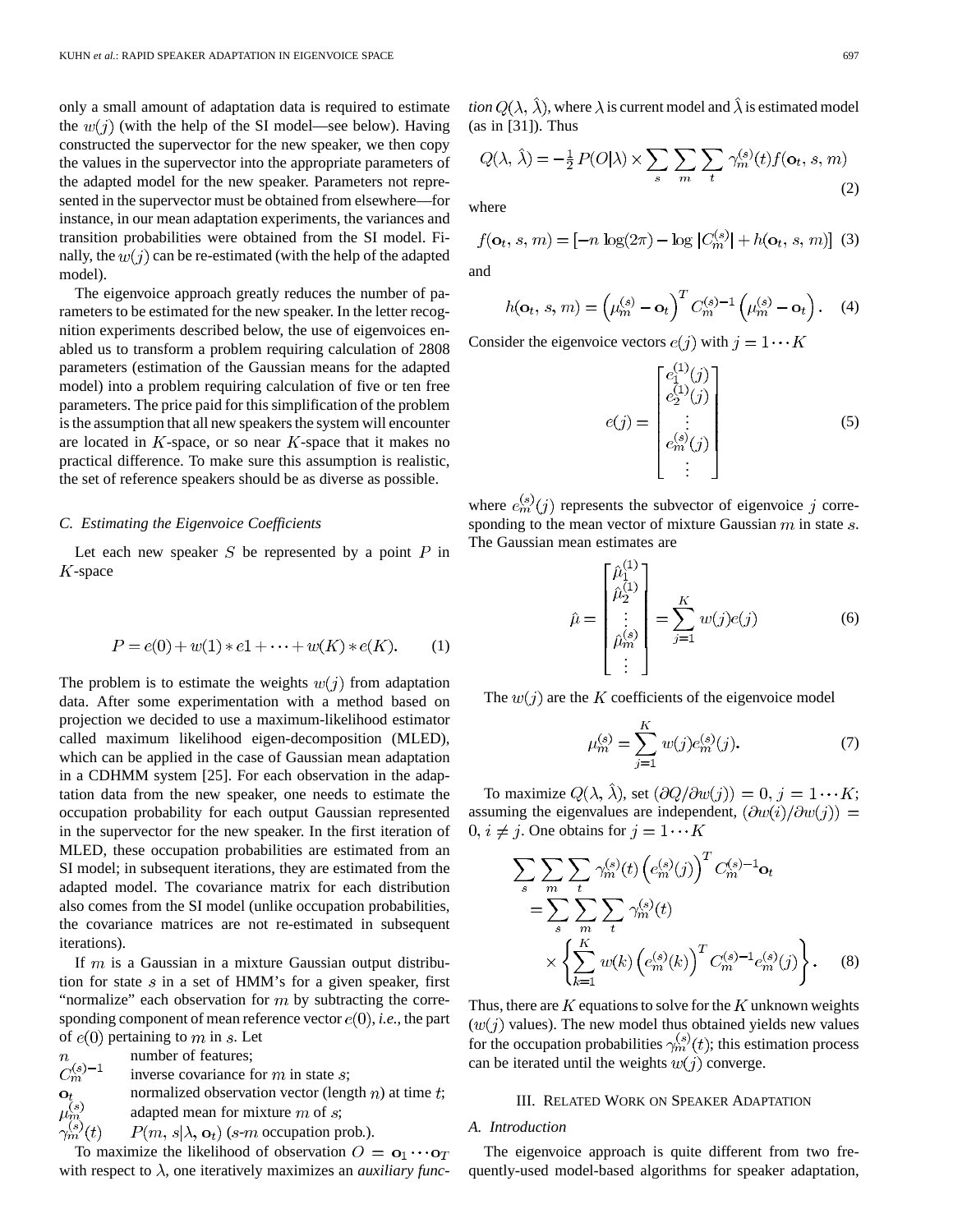MAP estimation and MLLR. MAP estimation applied to continuous-density HMMs is described in [14], [15]. Unlike the eigenvoice approach, standard MAP only updates the parameters of Gaussians that have observations  $o_t$  assigned to them, and thus converges slowly in a system with many output Gaussians. For instance, when MAP adaptation was applied to a recognizer for the 991-word RM task, 94.4% of the Gaussian means were completely unaffected after one adaptation sentence; after 40 adaptation sentences, 35.7% of the Gaussian means still had not changed from the original *a priori* values ([2, Table I]).

Like the eigenvoice approach, MLLR updates the parameters of all Gaussians, whether observed or unobserved [10], [31], [32]. However, standard MLLR adaptation is much less constrained by prior knowledge, other than that contained in the regression class definitions and in the initial speaker-independent model on which the transformations are performed. By contrast, the eigenvoice approach puts a heavy emphasis on prior knowledge about systematic patterns of variation between the reference speakers. The number of degrees of freedom during global MLLR adaptation is roughly equivalent to the number of parameters in the global transformation matrix, while the number of degrees of freedom during eigenvoice adaptation is equivalent to the number of eigenvoices. Thus, MLLR adaptation has far more degrees of freedom (in the experiments reported below, global MLLR had about 500 degrees of freedom, and the eigenvoice approach 1, 5, or 10 degrees).

The techniques most closely resembling the eigenvoice approach are those which update parameters for both observed and unobserved Gaussians during adaptation, while applying strong constraints derived from prior knowledge. These include the EMAP and RMP variants of MAP, hard and soft speaker clustering, and reference speaker weighting. A technique developed by Hu *et al.*for vowel classification is also relevant.

# *B. EMAP and RMP*

A variant of MAP called "extended maximum *a posteriori* estimation" (EMAP) attempts to achieve faster convergence by looking at correlations between the acoustic units employed by a recognizer (e.g., phonemes or words). Use of these correlations by EMAP enables an observation of a speech unit  $U$  from the new speaker to modify not only the model for that unit, but also models for unseen units  $U'$  that are correlated with  $U$  [28], [37], [38]. Cox extended this technique to utilize both pairwise and multiple correlations in an alphabet recognition task [9]. With three utterances of 13 "enrollment" letters as adaptation data for each speaker, he obtained a drop in the error rate on 13 test letters from 17.0% for the SI model to 3.0% for the adapted models. However, the experimental protocol assumed that one knows in advance the source (enrollment) and target (test) distributions; this would not be true for most practical applications. More recently, Ahadi–Sarkani applied multiple-correlation EMAP to continuous-density HMMs, calling this method "regression-based model prediction" (RMP) [2], [3]. The selection of a particular set of source (seen) parameters to predict a particular target (unseen) parameter is made during adaptation, since it depends partly on the amount of adaptation data for each potential source element. Although RMP adaptation is computationally intensive, it is faster than MAP: in one experiment, 96% of the mean parameters had been updated after a single adaptation sentence, compared with just 5.6% updated parameters for MAP. RMP always outperforms MAP, and converges to it for a large number of adaptation sentences [2], [3].

# *C. Hard and Soft Speaker Clustering*

Researchers who believe, as we do, in the importance of different types of speakers have traditionally resorted to "hard" speaker clustering (since [11]). Instead of creating a single SI model, one creates several clusters of reference speakers according to some measure of acoustic similarity and trains a complete model set for each cluster; when data from the new speaker become available, one chooses one of the cluster models. Variants of this approach are found in [21], [24], [30], [33]; a hybrid technique that combines speaker clustering with MLLR is presented in [36].

Like the eigenvoice approach and reference speaker weighting (below), Gales's "soft clustering" constrains the model for the new speaker to be a linear combination, given by an ML estimator, of models obtained from reference speakers [13]. The reference models are obtained by an iterative scheme called "cluster adaptive training" (CAT) which is related to speaker-adaptive training (SAT) [4], [5]. Given initial cluster definitions, one can estimate interpolation weights for each reference speaker; given the weights for the reference speaker, one can re-estimate the cluster means. This intricate training scheme comes in two flavors: a model-based variant in which clusters are represented by a set of Gaussian component means, and a transform-based variant in which they are represented by MLLR transforms from a canonical model (as in SAT). For a fixed number of clusters, the latter approach has considerably fewer degrees of freedom. Gales quotes a figure of about 5% relative improvement in error rate when a CAT soft-clustered model is used as the prior for MLLR, as compared to using an SI prior. This was for a system with 2755 states and 12 Gaussian components per state, with multiple MLLR transforms estimated on 50 adaptation sentences [13].

The eigenvoice approach and CAT soft clustering are both ways of pooling data from the reference speakers and reducing the dimensionality of speaker space. It would be interesting to learn more about the relationship between the initial cluster definitions provided to CAT and the final ones: perhaps the final cluster means depend strongly on the original cluster definitions, or alternatively, perhaps CAT "learns" dimensions of variation that are independent of the original definitions (maybe CAT even learns dimensions of variation similar to those provided by PCA).

# *D. Reference Speaker Weighting*

Reference speaker weighting (RSW) is the technique that most closely resembles the eigenvoice approach. To implement this technique, Hazen and Glass train a model  $m(r)$  for each of  $R$  reference speakers [17], [18]. They assume that the adapted model  $m$  for the new speaker must be a linear combination of the  $R$  reference models

$$
m = w(1)m(1) + \cdots + w(R)m(R).
$$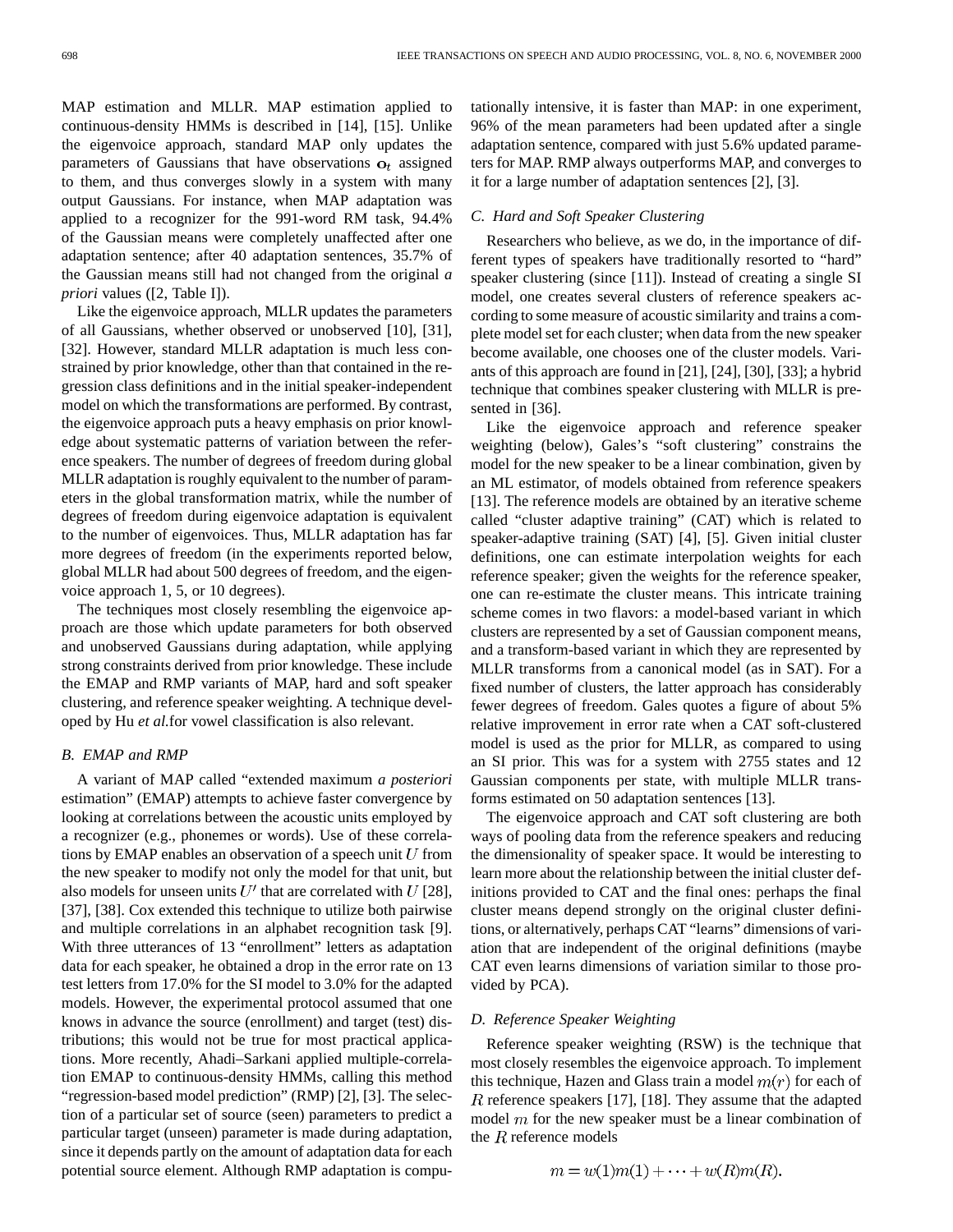Finally, they derive a maximum-likelihood estimator for the set of  $w(r)$  in much the same way as was shown above for the eigenvoices.

Since Hazen and Glass were working on the medium-vocabulary DARPA RM task, it was difficult to obtain sufficient training data for the  $R$  reference speaker models. The same problem will arise if an attempt is made to extend the eigenvoice approach to medium-vocabulary or large-vocabulary systems; thus, Hazen and Glass's solution is of great interest (see the discussion in Section VII-B). The reference models  $m(r)$ in their experiments represent the *centroid* for each speaker. To implement RSW, these researchers first define  $P$  phone classes in such a way that there are enough data to estimate the mean feature vector (centroid) for each of these classes for each reference speaker. Mixture component mean  $\mu_m^{(s)}(p, r)$  for state s of an HMM for class  $p$  and speaker  $r$  is modeled as the sum of the centroid  $c(p, r)$  plus an offset  $\nu_m^{(s)}$ 

$$
\mu_m^{(s)}(p,r) = c(p,r) + \nu_m^{(s)}
$$

The offsets  $\nu$  are estimated over all reference speakers (*i.e.*, are assumed to be speaker-independent); each model vector  $m(r)$  is obtained by concatenating the P centroids for speaker  $\boldsymbol{r}$ 

$$
m(r) = [c(1, r), c(2, r), \cdots, c(P, r)].
$$

To obtain the complete HMMs for the new speaker  $S$  at runtime, the vector  $m(S)$  is obtained by means of the ML estimator. The remaining parameters—the  $\nu$ s, the covariances, and the transition probabilities—can then be obtained from the speakerindependent model.

There is a single difference between basic RSW and the eigenvoice approach—the application of a dimensionality reduction technique (PCA) to the reference models. However, introduction of this step may have several advantages.

- by keeping only the most important dimensions of variation, it throws away noise in the reference speaker models and reduces dependence on the identity of the  $R$  reference speakers;
- by generating an orthogonal basis for  $K$ -space, it makes estimation of the linear coefficients for the new speaker more robust;
- as the number  $R$  of reference speakers grows, the RSW approach becomes more expensive in terms of memory and computation during adaptation—an eigenvoice-based system can increase  $R$  to get more accurate eigenvoices, while holding their number  $K$  fixed (increasing offline but not online computation);
- study of the first few eigenvoices may yield insights into the most important sources of variation between speakers (see Section VI below).

## *E. Vowel Classification and PCA*

After submission of our original eigenvoice paper [25], we became aware of work by Hu *et al.* applying PCA to a set of vectors representing SD models [19]. The goal of these researchers was to improve a Gaussian-mixture vowel classifier. PCA based on the eigenvectors of the covariance matrix was performed on a set of vectors consisting, for each reference speaker, of the concatenated mean feature vectors for vowels. Vowel data from the new speaker was projected onto the eigenvectors to estimate the new speaker's deviation from the reference speaker mean vector. Finally, classification was carried out either by subtracting the deviations from the new speaker's acoustic data (speaker normalization) or by adjusting the Gaussian classifier means to reflect the deviation (adaptation).

In experiments on TIMIT involving ten different vowels, a speaker-independent single mixture Gaussian classifier employing six formant-related acoustic features attained 62.8% correct vowel classification. With supervised adaptation data consisting of three other vowels pronounced by the same speaker, projection into the space spanned by the first two principal components yielded 71.6% correct vowel classification; unsupervised adaptation on the same adaptation data yielded 71.8% correct. Both results were better than those obtained by gender-dependent modeling (70.9% correct). Interestingly, these researchers found that the distribution of projections onto the first principal component separated all male speakers from all female speakers, suggesting that this component primarily conveys information about pitch and vocal tract length.

The main difference between the work done by Hu *et al.*and our work is that we applied PCA to estimate parameters of HMM's, rather than parameters of a vowel classifier. A minor difference is that we employed the variant of PCA that uses the correlation matrix rather than the covariance matrix, on the grounds that the acoustic parameters in HMM's represent a variety of physical quantities (see [22, pp. 16–17]).

## IV. EIGENVOICE EXPERIMENTS

#### *A. Database and Experimental Approach*

Mean adaptation experiments were carried out on the Isolet database [8], which contains five sets of 30 speakers, each pronouncing the alphabet twice. From now on, each sequence of 26 letters pronounced by a given speaker will be "called a production" of the alphabet. After downsampling to 8 kHz, five splits of the data were done. Each split took four of the sets (120 speakers) as the reference data, and the remaining set (30 speakers) as test data. All results given in this paper are averaged over the five splits. Offline, maximum-likelihood (ML) training was carried out to obtain 120 SD models, and a supervector was extracted from each. Each SD model contained one HMM per letter of the alphabet, with each HMM having six single-Gaussian output states. Each Gaussian involved eighteen perceptual linear "predictive" (PLP) cepstral features whose trajectories were bandpass filtered. Thus, each supervector contained  $D = 26 \times 6 \times 18 = 2808$  parameters, and for each split, PCA was applied to a set of 120 of these supervectors.

For each of the 30 test speakers in a given split of the data, adaptation data were drawn from the first production of the alphabet, and tested on the entire second production (26 letters). To implement the eigenvoice technique, PCA was performed on the  $R = 120$  supervectors (using the correlation matrix), yielding 120 eigenvoice vectors. For eigenvoice adaptation, only the first few eigenvoices  $0, \dots, K$ , where 0 is the mean of the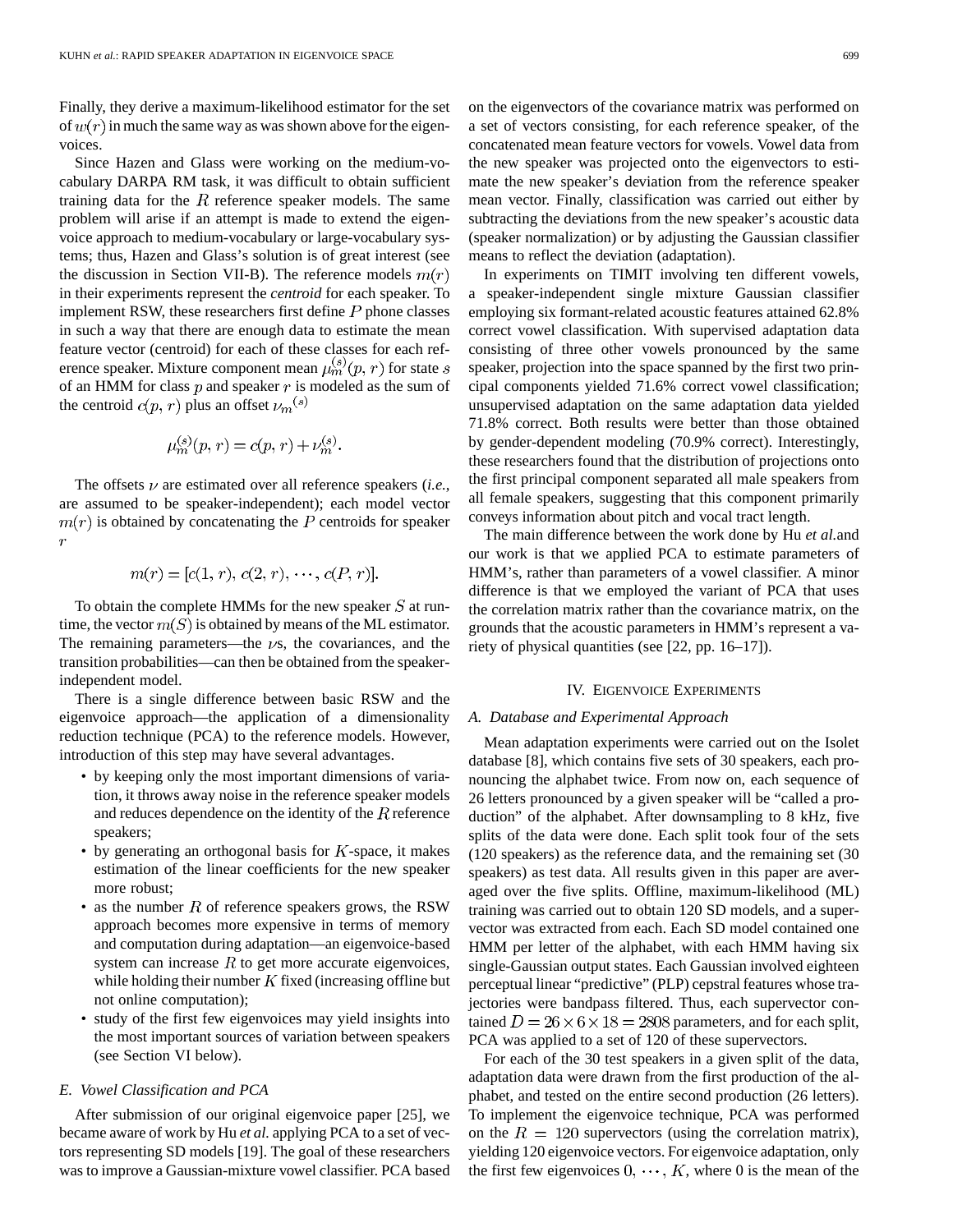reference speaker supervectors, are retained; two iterations of MLED (see Section II-C) are used to estimate the weights on supervectors  $1, \dots, K$ . Note that although MLED is general enough to handle estimation for mixture-Gaussian HMMs, in these experiments it was applied to single-Gaussian HMMs.

# *B. Results*

In preliminary experiments, 150 SD models, each ML-trained on the entire first production for a given speaker and tested on that speaker's second alphabet production, yielded an average recognition result of 59.6%, indicating the inadequacy of this way of employing the information in the first production. SI models ML-trained on the 120 reference speakers (i.e., the speakers not in the same Isolet set as the test speaker) yielded 81.3% word percent correct (on average over the five splits). This figure was the baseline against which adaptation methods were evaluated.

Fig. 2 shows the performance of three variants of the eigenvoice method, three other adaptation methods, and the SI baseline on this letter recognition task as a function of the amount of supervised adaptation data provided. Here, "MLED.5" denotes the eigenvoice method with  $K = 5$ , "MLED.10" denotes the eigenvoice method with  $K = 10$ , and "MLED.10 = > MAP" denotes MAP with MLED.10 model as prior. "MAP" is MAP with SI prior, "MLLR" is MLLR with SI prior applied globally  $(i.e., a single W transformation matrix is estimated$ and applied to all Gaussians), and "MLLR $=\gt;MAP$ " is MAP taking the MLLR-trained model as prior. The results given for one letter of adaptation data were obtained by averaging over results for each of the 26 letters of the alphabet in the second production (see next section for more details). Similarly, the points in the graph for 4, 10, and 17 letters were each obtained by choosing different letter subsets from the first alphabet production as adaptation data, and testing each adapted model on the entire second production for that speaker. For MAP,  $\tau$  was always set to 20.

Qualitatively, the overall pattern can be summarized as follows. As expected, MAP is conservative, giving performance that is close to that of the SI system initially and gradually improving as more letters are seen. For less than about six letters of adaptation data, MAP performs worse than SI. This seems surprising, until one considers the mechanics of ML recognition. If a speaker  $X$  has provided the system with a single letter of training data (say "E"), MAP yields an adapted model in which the HMM for "E" reflects the speech idiosyncrasies of  $X$ , but the HMM's for all the other letters are derived purely from reference speakers  $(i.e., not from X)$ . When the recognizer encounters another letter from  $X$ —say, "B"—its "B" model, not trained on speech from  $X$ , must compete with an "E" model partly trained on speech from  $X$ . Clearly, the computed likelihood of the "E" model (wrong letter, but right speaker) having generated the "B" data will sometimes be higher than the computed likelihood for the "B" model (right letter, wrong set of speakers).

The performance of MLLR is very low for a small number of letters on which to adapt (results not shown on the graph: MLLR yields 64.9% for ten letters of adaptation data, 15.7% recognition for four letters, and 3.8% for one letter). MLLR $=\geq$ MAP



Fig. 2. Performance of Six Adaptation Methods versus SI Baseline (Supervised Adaptation)

performance seems to be similar to, but slightly better than, that of MLLR (results not shown on the graph: 65.0% recognition for ten letters, 16.5% recognition for four letters, and 3.8% for one letter). However, the difference between MLLR and  $MLLR = > MAP$  performance may be due to chance.

One reader of an earlier version of this article commented that it was surprising that MAP performed better than MLLR in our experiments, as MLLR typically does better for small amounts of adaptation data. The definition of "small" is crucial here: many studies comparing MAP and MLLR do not examine performance for less than 10 s or so of adaptation data. The performance of MLLR for the tiny amounts of adaptation data shown here is consistent with results reported in [32] (see [32, p. 182, Fig. 2], which shows poor MLLR performance for one adaptation utterance).

The two pure eigenvoice variants perform better than any other method for up to 17 letters of adaptation data, but seem to reach a plateau quite quickly. Although MLED.5 performs best for very small amounts of data, it seems to reach its plateau sooner than does MLED.10; the former reaches its plateau around four letters, the latter around 17 letters. MLED.5 yields 84.4% for one letter of adaptation data (16% improvement in relative error rate) and 86.3% for four letters (26% improvement). The MLED.10 $\Rightarrow$ MAP hybrid method seems to be inferior to the pure eigenvoice variants for less than ten letters, but to outperform them (and all other methods) for more than ten letters of adaptation data. To avoid cluttering the graph, we have omitted the MLED.5 $\equiv$ >MAP results, which are very similar to the MLED.10 $\Rightarrow$ MAP ones (slightly better for small amounts of adaptation data, slightly worse when the full alphabet is given—but for the full alphabet, still better than all methods except MLED.10 $\Rightarrow$ MAP). It is not clear whether differences within the eigenvoice family of adaptation algorithms (MLED.5, MLED.5 = > MAP, MLED.10,  $MLED.10 = > MAP$ ) were due to chance (we did not carry out statistical tests).

For unsupervised adaptation, experiments in which the adaptation data consisted of the entire first alphabet production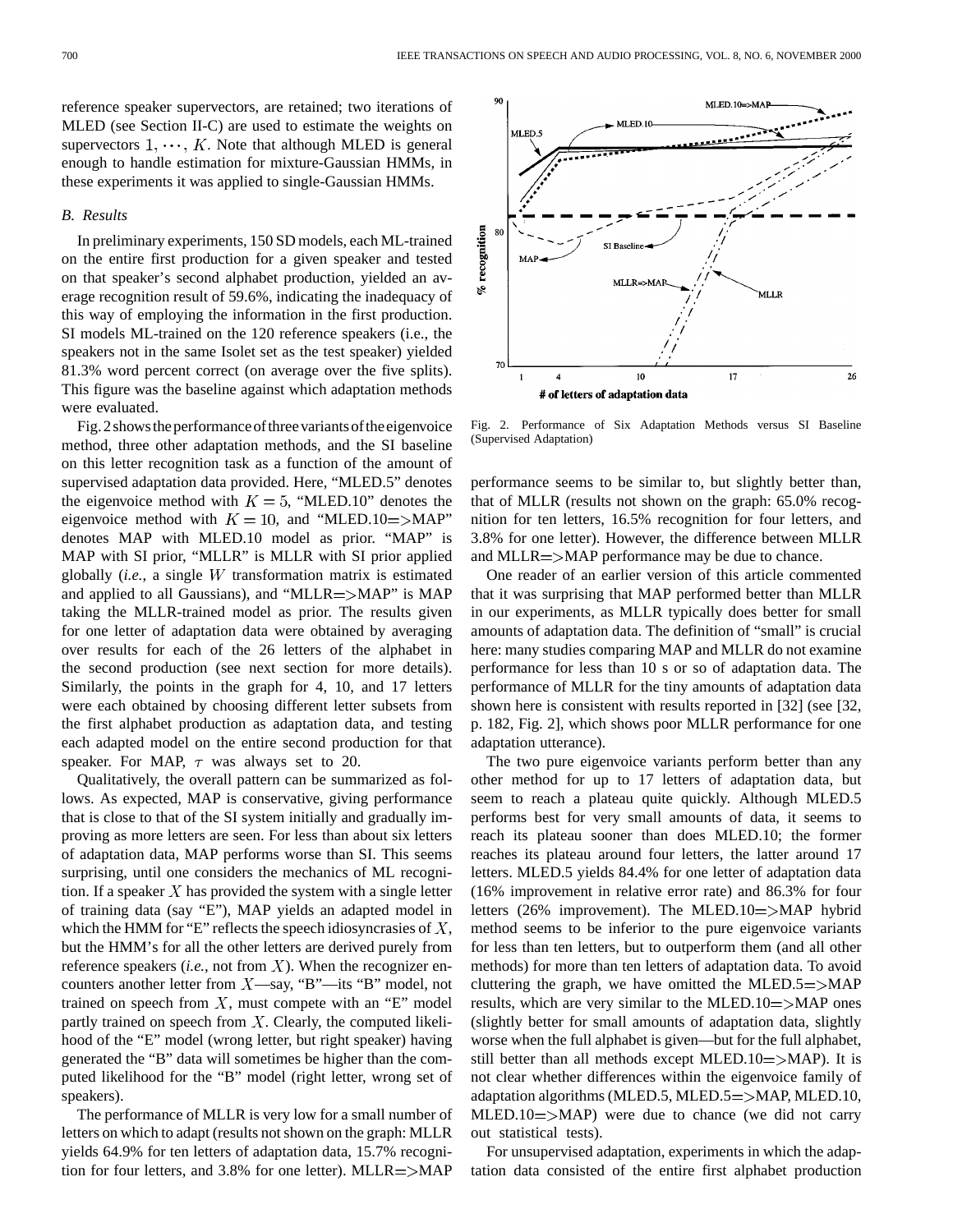were carried out (no unsupervised adaptation experiments with subsets of the alphabet were performed). In these experiments, the SI recognizer assigns letters in the first production to the models to be adapted (with an 81.3% SI recognition rate, slightly under a fifth of adaptation letters will be assigned to the wrong letter models). Both MLED.5 and MLED.10 yielded 86.3% recognition, outperforming MAP with 77.8%,  $MLLR = > MAP$  with 78.5%, and MLLR with 81.5%. On the other hand, MLED.5  $\Rightarrow$  MAP and MLED.10  $\Rightarrow$  MAP performed rather badly (80.8% and 81.4%, respectively).

# *C. Quantitative Analysis*

The most important result given in this paper is that MLED can yield significantly improved performance over the SI baseline on as little as one letter of supervised adaptation data. To validate this claim, details of these single-letter experiments are given.

Consider a particular letter, e.g., "A." For each speaker in Isolet, the sound file for the speaker's first utterance of this letter was given to the MLED algorithm as adaptation data. MLED then computed the speaker's coordinates in the eigenspace obtained from the current 120 reference speakers (i.e, all Isolet speakers not in the same Isolet set as the current speaker); the resulting adapted model for the current speaker was then tested on all 26 utterances in that speaker's second production of the alphabet. Thus, for a particular letter and a given speaker, 26 isolated-word recognition results were obtained. Each of the 150 speakers ended up being tested (this was arranged by carrying out experiments for each of the five possible splits of the Isolet sets into four training sets and one test set). Thus,  $150 \times 26 = 3900$  recognition results were obtained for a particular letter provided as adaptation data.

Table I shows the MLED.5 recognition rate as a function of the single letter provided as supervised adaptation data, with results ordered from best (rank 1) to worst (rank 17). Each of the 26 entries in the table is averaged over 3900 isolated-word recognition results. Note that MLED.5 performed better than the SI baseline (81.3%) even for the worst letter, (W); average single-letter performance is 84.4%. The first column of the table lists the 13 letters yielding the best single-letter performance—these are exactly the E-set and A-set letters. When given a letter from the E-set as adaptation data, MLED produced models that did a good job of recognizing all nine letters in this large set, yielding a high recognition rate (and similarly for the four letters in the "A" set).

To test the significance of these results, McNemar's test [16] was applied to the null hypothesis: that the difference between MLED.5 and SI results is due to chance. Ideally, this hypothesis would be tested on data pooled over all 26 single-letter adaptation data subsets. However, it is difficult to devise a way of doing this that does not violate the assumptions underlying McNemar's test. Accordingly, the test was applied by treating each of the 26 letters separately (a way of evaluating significance that favors the null hypothesis). For each letter, the probability of co-occurrence of the MLED.5 and SI results for that letter was computed, under the assumption that the true performance of both methods is the same. Because of the large numbers involved, the normal approximation of the

TABLE I MLED.5 RECOGNITION RATE (1 LETTER OF ADAPTATION DATA)

| RANK             | <b>LETTER</b> | % CORRECT | RANK<br><b>LETTER</b> |     | % CORRECT |
|------------------|---------------|-----------|-----------------------|-----|-----------|
| 1                | $\cdot_V$     | 85.7      | 10                    | ъ,  | 84.0      |
| $\boldsymbol{2}$ | 'D'           | 85.6      | 'Χ'<br>10             |     | 84.0      |
| $\mathbf{2}$     | "Г'           | 85.6      | 10                    | 'Y' | 84.0      |
| 3                | ٠G            | 85.5      | 11                    | 'F' | 83.9      |
| 3                | ٠J,           | 85.5      | 11                    | T   | 83.9      |
| 4                | ٠С'           | 85.3      | 11                    | 'S' | 83.9      |
| 4                | 'E'           | 85.3      | 12                    | 'N' | 83.8      |
| 5                | ٠Α'           | 85.2      | 13                    | ʻU' | 83.7      |
| 5                | 'B'           | 85.2      | 14                    | ʻQ' | 83.5      |
| 6                | ъ,            | 85.0      | 15                    | 'R' | 83.2      |
| 7                | 'H'           | 84.7      | 16                    | ʻΜ' | 82.8      |
| 8                | 'K'           | 84.6      | 16                    | ٠О, | 82.8      |
| 9                | 'Z'           | 84.4      | 17                    | 'W' | 82.2      |

Binomial probability was employed ([16, p. 533]). At the 1% level of significance, the null hypothesis can be rejected for 20 letters; at the 5% level, the null hypothesis can be rejected for 23 letters.

McNemar's test was also employed to evaluate the performance of MLED.5 against SI for four and ten adaptation letters. For each of the two four-letter subsets on which adaptation experiments were carried out, the null hypothesis of no difference between the methods could be rejected at the 1% level. For each of the three 10-letter subsets on which adaptation experiments were carried out, the null hypothesis could also be rejected at the 1% level.

Finally, the performance of MLED.5 in the unsupervised adaptation experiments using the whole alphabet as adaptation data was assessed separately against each of the noneigenvoice methods. In each case, the null hypothesis that MLED.5 was no better than the other method could be rejected at the 1% level (even for MLLR, the competing method with the highest score).

# *D. Discussion*

The main difference between the pure eigenvoice approach on the one hand, and MAP and MLLR on the other, is that the former will typically have a much smaller number of degrees of freedom during the adaptation phase. For instance, in the experiments described above MLED.5 had five degrees of freedom during adaptation, while global MLLR had approximately 522 degrees of freedom (18 features times 19 parameters per feature). The amount of online computation required by the eigenvoice technique is small.

The price paid for the powerful constraints on the adapted model in the eigenvoice approach is large offline data, memory, and computational requirements (because of the need for SD data, SD model training, and PCA applied to the SD models); furthermore, during adaptation somewhat larger amounts of memory storage are required than for other methods. For instance, to obtain the MLED.5-estimated model from the first alphabet production of a given speaker in the above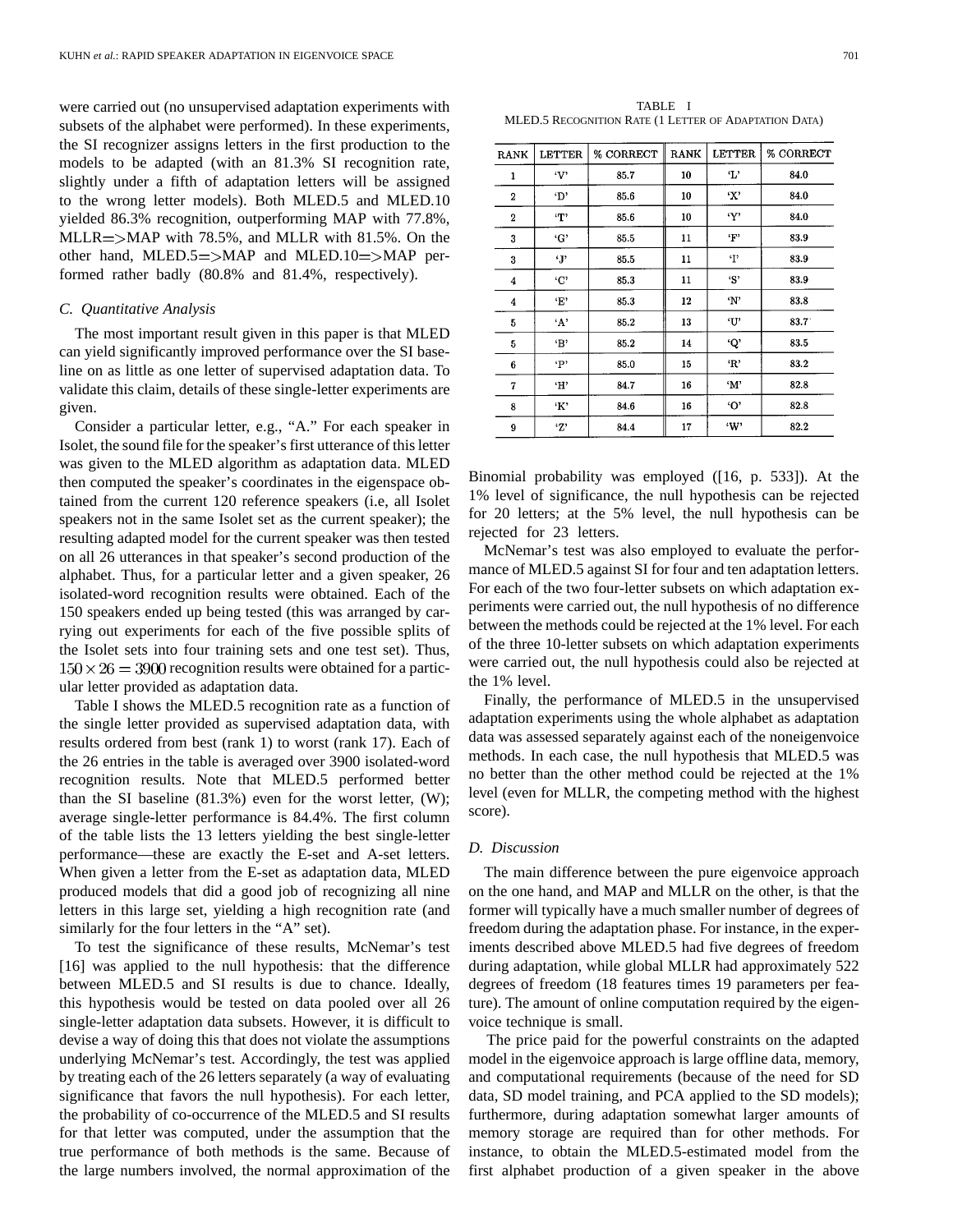experiments, it was necessary to train 120 SD models and then perform PCA on them (offline). Since each SD model has 2808 Gaussian mean parameters, with the other parameters coming from the SI model, more than 336 960 parameters were calculated during SD training. Fortunately, the existence of extremely efficient algorithms for PCA ([22, pp. 235–246]) means that this step is less computationally intensive than SD training. During online adaptation, the system must access five eigenvoice vectors, each containing 2808 Gaussian mean parameters—a total of 14 040 parameters. For some applications, these requirements may be too high a price to pay for rapid adaptation.

The results above show that the eigenvoice approach can yield very rapid adaptation: 16% relative improvement in error rate with one letter of supervised adaptation data, 26% relative improvement in error rate with four letters of supervised adaptation data. However, these results should not be interpreted as meaning that the eigenvoice approach is globally "better" than MAP or MLLR. Rather, the approach has both the advantages and disadvantages of heavy reliance on prior information from the population of reference speakers. The advantages are most apparent when the amount of adaptation data is very small; in this situation, strong constraints on the form of the adapted model are helpful. However, as more information about the characteristics of the current speaker arrives, the larger number of degrees of freedom for MAP and MLLR turn into an advantage: these techniques continue to adapt themselves to the new speaker, while the pure eigenvoice model cannot escape from a low-dimensional hyperplane. One would also expect MAP and MLLR to perform better (even for small amounts of data) in cases where the new speaker's voice characteristics are dissimilar to those of the reference speakers. The development of hybrid techniques combining rapid and long-term adaptation will be an important area for future research (see [35] for some exciting recent results).

## V. ROBUSTNESS TO CHANGES IN TRAINING

Since the eigenvoice approach relies heavily on the reference speaker models, it is important to know how sensitive it is to changes in these models, such as reductions in the amount of training data. Table II sheds light on this question. The results were obtained by using the first alphabet production for each test speaker as adaptation data, then testing on the second alphabet production by the same speaker (as before, the results were averaged over the five splits of the 150 Isolet speakers into reference and test sets). The column "2 prod, 120 spkrs" gives results when both alphabet productions were used to train each of 120 reference models (the values for MLED.5 and MLED.10 are marginally higher than those shown in Fig. 2, because of an improvement in a detail of ML training). The columns "2 prod, 60 spkrs" and "2 prod, 30 spkrs" show results for 60 and 30 reference models respectively, where each reference model is trained on both productions of the alphabet. Finally, "1 prod, 120 spkrs" shows results when only one alphabet production is used to train each of 120 reference models.

We also tried lowering the number of reference speakers of a particular sex. Unsurprisingly, performance on test speakers of

TABLE II MLED—CHANGING TRAINING DATA QUANTITY

| Type    |      |      |      | 2 prod, 120 spkrs   2 prod, 60 spkrs   2 prod, 30 spkrs   1 prod, 120 spkrs |
|---------|------|------|------|-----------------------------------------------------------------------------|
| MLED.1  | 85.0 | 82.0 | 81.5 | 84.7                                                                        |
| MLED.5  | 87.1 | 86.1 | 85.4 | 86.2                                                                        |
| MLED.10 | 88.1 | 86.3 | 85.6 | 875                                                                         |

a given sex deteriorated when all or most reference speakers are of the opposite sex; performance on the sex that is predominant among the reference speakers also deteriorated, but not as much.

Finally, we experimented with adaptive training of the reference speaker models (global MLLR followed by MAP) where only a subset of one production of the alphabet is supplied for each reference speaker. In Table III, the third column ("Full") gives results when reference speaker models were trained on both production of the alphabet; the fourth column ("balanced 17-letters") gives results when reference speaker models were trained on 17 letters from the first production ("C," "D," "F," "G," "I," "J," "M," "N," "Q," "R," "S," "U," "V," "W," "X," "Y," and "Z"); the fifth column ("random") gives results when each reference speaker model was trained on a random set of letters drawn from the first production (average number of letters in set: 17). Note that adaptive training had no significant advantage over ML training when both alphabet productions were given ("Full"). On the other hand, when 9 letters were missing completely from the training data ("balanced 17-letters") adaptive training performed almost as well as for "Full" training data, while ML performance deteriorated considerably. Choosing random letter subsets to train each reference speaker ("random") brought ML performance almost level with that of adaptive training, presumably because every letter had been seen at least once in the training data.

The Isolet database that served as the testbed for the experiments in this paper is rather homogeneous in terms of age and regional origin (for instance, there are only two non-Americans among the 150 speakers, and very few people from the southern US). Given a more heterogeneous database, it would be fascinating to explore the impact on eigenvoice-based speaker adaptation of including and excluding speakers from the reference set on the basis of various demographic criteria.

## VI. INTERPRETATIONS OF THE EIGENVOICES

Researchers often try to find physical interpretations for the first few principal components (PCs) generated by PCA. As Jolliffe points out ([22, p. 50]): "The results of a PCA are much more satisfying if intuitively reasonable interpretations can be given to some or all of the  $m$  retained PCs." However, Jolliffe also warns [22, p. 51]: "It must be emphasized that although in many examples the PC's can be readily interpreted, this is by no means universally true."

We tried to find interpretations for the first few eigendimensions obtained from one of the data splits. First, PCA was performed on the speaker-dependent models obtained from Isolet sets 1–4 (120 models, each trained on both productions of the alphabet by a given speaker); the first ten principal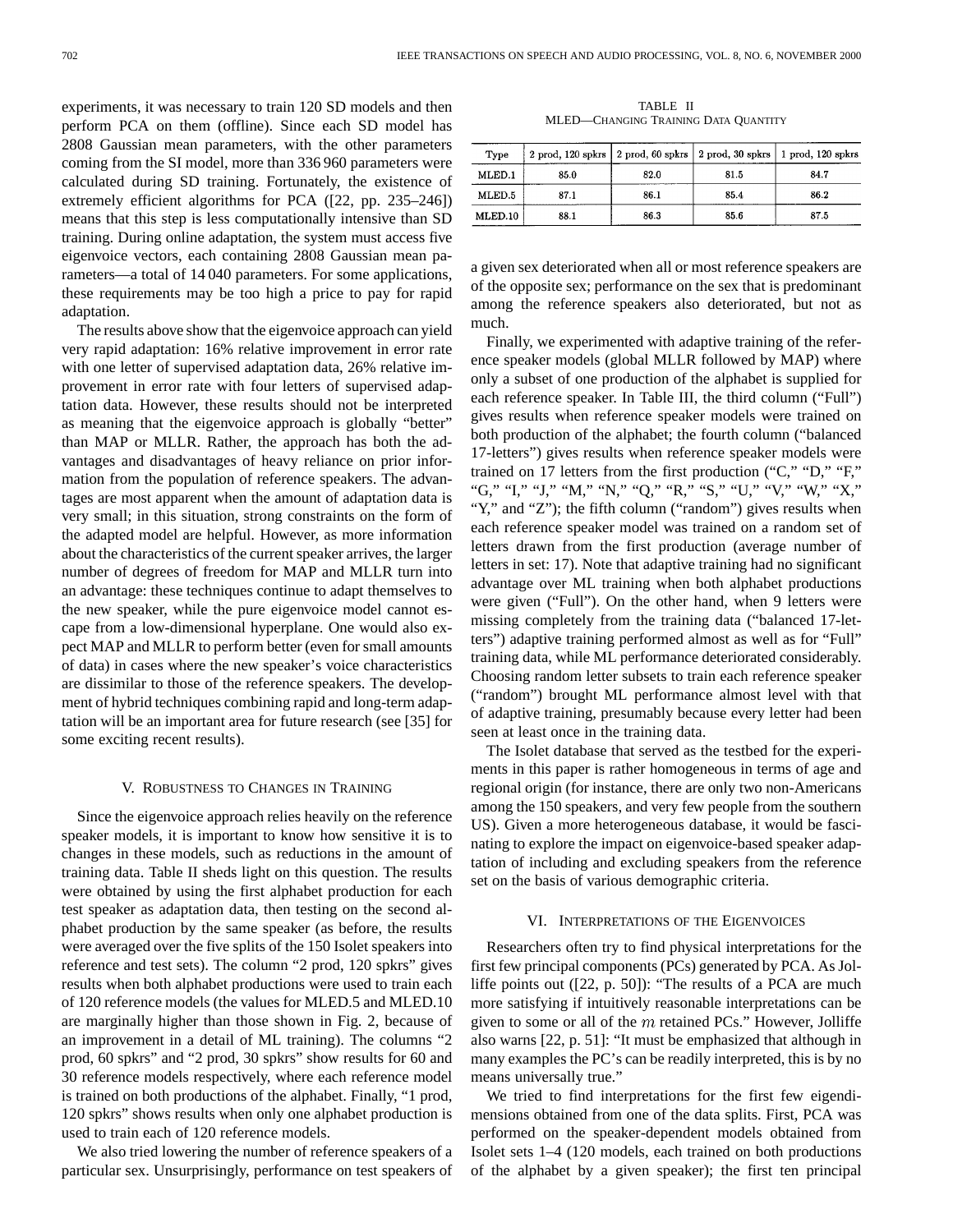TABLE III ADAPTIVE TRAINING EXPERIMENTS

| Type    | Training | Full | balanced 17 letters | random (17-let. average) |
|---------|----------|------|---------------------|--------------------------|
| MLED.1  | ML       | 85.0 | 81.8                | 84.3                     |
| MLED.1  | adaptive | 84.9 | 84.1                | 84.2                     |
| MLED.5  | ML       | 87.1 | 81.0                | 85.6                     |
| MLED.5  | adaptive | 87.4 | 86.1                | 85.9                     |
| MLED.10 | ML       | 88.1 | 81.0                | 85.9                     |
| MLED.10 | adaptive | 88.0 | 86.1                | 86.6                     |

components were retained as eigenvoices. Subsequently, the coordinates of all 150 speakers in the resulting space were estimated (via MLED.10 applied to both alphabet productions for each speaker). Thus, each of the 150 speakers was associated with a 10-dimensional vector of weights:  $[w(1), \dots, w(10)]$ (in order from most to least important component of variation).

Dimension 1 is closely correlated with sex: 74 of 75 women in the database have negative weights in this dimension, and all 75 men have positive weights. Dimension 1 also correlates with pitch, even within the same sex.

One of the authors (Niedzielski), who is an acoustic phonetician, studied a large number of spectrograms from the 150 speakers in order to find acoustic correlates for dimensions 2 and 3. Once a relationship had been hypothesized from visual inspection of the spectrogram, it was confirmed by quantitative measurement. Dimension 2 correlates strongly with amplitude: a negative weight indicates loudness, a positive weight softness. Fig. 3 shows this relationship graphically for the most extreme positive and most extreme negative male  $(M)$  and female  $(F)$  in dimension 2 from each of Isolet's five speaker sets. The  $X$ -axis is the log of the peak rms amplitude for letter "A" (averaged over both productions), and the  $Y$ -axis is dimension 2 weight. We chose the letter "A" for the figure arbitrarily, since the pattern is clear for all letters.

Dimension 3 may be correlated with second-formant movement. Many names for letters in the alphabet contain diphthongs, which are produced by beginning with the tongue in a relatively low position, and then "gliding" to a more fronted position associated with high  $F2$  (as in "I," "E," "A") or a more backed position associated with low  $F2$  (as in "U," "O"). For each of hundreds of spectrograms,  $F2$  was measured at the beginning and end of a vowel; high absolute magnitude for the slope was associated with a negative dimension 3, while slopes near zero were associated with a positive dimension 3. Thus, speakers with negative dimension 3 weights seem to produce more dramatic tongue glides than those with positive dimension 3 weights. Fig. 4 was obtained from the most extreme positive and negative males and females in dimension 3 for each of Isolet's sets. This time the  $Y$ -axis comes from both productions of "U" (we chose "U" for the figure because the phonemes making up the diphthong, " $y$ " and " $uw$ ," have tongue positions that are particularly far apart). For this letter,  $F2$  values for negative speakers tend to decrease more dramatically than for positive speakers (for a letter like "A,"  $F2$  values for negative speakers tend to *increase* more dramatically than for positive speakers).



Fig. 3. Dimension 2 versus log(rms amplitude) for "A," extreme  $M$  and  $F$  in each speaker set



Fig. 4. Dimension 3 versus F2(start)–F2(end) for "U," extreme M and F in each speaker set

Finally, though quantitative measurements were not made, dimension 4 may be correlated with changes in pitch (a negative weight in this dimension seems to imply rising  $F<sub>0</sub>$ , a positive weight seems to imply falling  $F0$ ).

These conclusions are tentative ones, given to provide an intuitive appreciation of the kind of phenomena modeled by the eigenvoices, and to suggest hypotheses for further exploration. It is possible that acoustic attributes we did not consider (or combinations and transformations of the attributes we did consider) would correlate even more strongly with the most important eigenvoices.

The most interesting correlation observed was that between dimension 1 (the most important principal component) and the speaker's sex and pitch. Recall that this relationship between the first principal component and sex was also found by Hu *et al.* (see 3.5 above), even though these researchers employed a different database, different acoustic features, and a single-Gaussian classifier instead of HMM's. It seems likely to us that this result will generalize to other databases that contain roughly equal numbers of male and female speakers.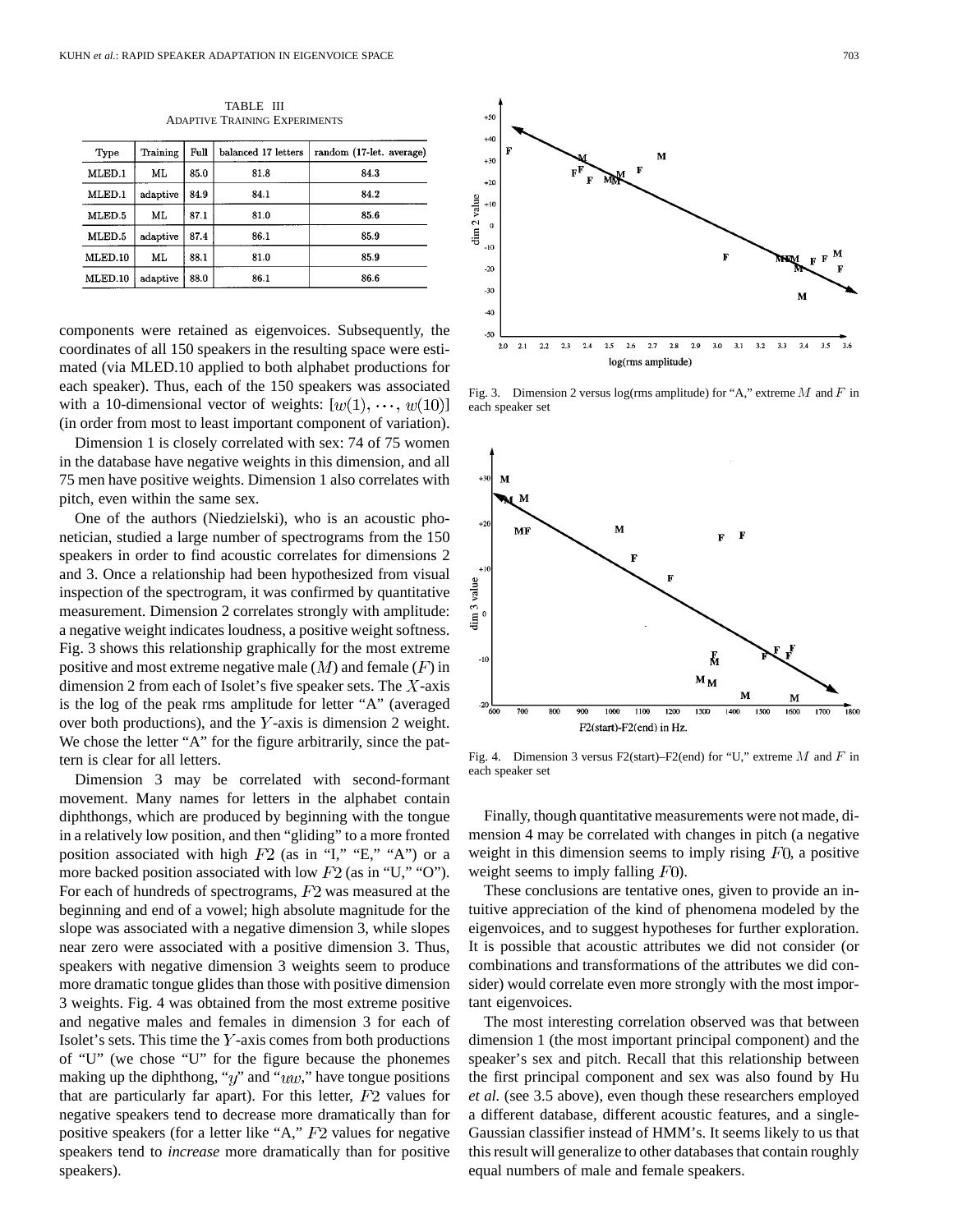Some of the other relationships we observed may apply only to Isolet, not to the English language in general. Isolet's vocabulary is highly unrepresentative, e.g., the spoken English alphabet contains more than its fair share of diphthongs, which may help explain the correlation between dimension 3 and  $F2$ glide. Eigenvoices obtained from a different database with a larger vocabulary and more typical phoneme distribution might well assign very minor importance to  $F2$  glide. However, although some of the detailed observations above may not apply elsewhere, the use of PCA as a tool for exploring the major sources of variation between speaker-dependent models is applicable to other databases.

# VII. FUTURE WORK

## *A. Extensions of the Eigenvoice Approach*

This section discusses possible extensions of the eigenvoice approach that could be applied within the context of either small-vocabulary or large-vocabulary recognition. The next section discusses the specific extensions required to apply the eigenvoice approach to large-vocabulary recognition.

Fig. 2 gives a very clear picture of the disadvantages and advantages of the pure eigenvoice approach. Because it obliges the supervector for the new speaker to be located in  $K$ -space, the adapted model is highly constrained. This is a disadvantage for larger amounts of adaptation data (performance quickly reaches a plateau), but an advantage for very small amounts. To retain the advantages of the approach for small amounts of adaptation data, while improving performance for larger amounts, one could employ a pure eigenvoice model initially and then apply MAP or MLLR, with the eigenvoice model as prior, once a threshold for the amount of adaptation data has been exceeded. This would allow the adapted model to escape from  $K$ -space, and thus deal with characteristics of the new speaker's voice not seen among the reference speakers, once enough observations have been made. Note the excellent performance of MAP with MLED.10 prior on Isolet for more than ten letters of adaptation data ("MLED.10 $\Rightarrow$ MAP" line in Fig. 2). Another possibility would be to allow  $K$  to rise as the amount of adaptation data increases. However, since almost every new speaker probably manifests some speech characteristics not found in the  $R$ reference speakers, good long-term performance requires that the adapted model eventually be permitted to leave  $K$ -space, so MAP, MLLR or another technique with far more than  $R$  degrees of freedom should always be applied once sufficient adaptation data are available. Recent experiments in which the eigenvoice approach is combined with MLLR suggest this may be a highly effective strategy [35].

Besides these hybrid models, we are investigating several other extensions of the eigenvoice approach for small-vocabulary tasks:

- discriminative training of the reference SD models;
- application of the technique to environment adaptation;
- application of the technique to speaker verification and identification (here, LDA rather than PCA would probably be the best way of finding the basis);
- modification of the initial basis vectors by gradient descent so they more closely reflect the directions of max-

imum likelihood variation between models on the training data (the vectors found by PCA represent directions of maximum variation between the features of the models, which is not the same thing)—this idea is explored in [35];

• eigenvoice adaptation of state transition probabilities and Gaussian standard deviations.

With regard to the last point, the underlying concept is that there might be correlations between different types of parameters in HMMs: for instance, knowledge about the Gaussian means in an SD model might enable one to make more accurate predictions about the state transition probabilities and the values for the standard deviations. To exploit such correlations, one would apply PCA (or some other dimensionality reduction technique) to a set of "extended" supervectors which include information about transition probabilities and standard deviations derived from SD models. The correlation rather than the covariance version of PCA would be used, for the reasons given in Section II-B. It may seem strange to treat Gaussian means, their standard deviations, and HMM state transition probabilities in a uniform way. However, PCA is often used to find correlations between variables of very different types ([22, pp. 51–63]).

The transition probabilities are, by definition, compositional values that sum to unity. Jolliffe discusses this type of variable in detail in his book ([22, pp. 209–211]) and suggests application of the Aitchison transformation prior to PCA. Assuming these probabilities turn out to be correlated with other HMM parameters, this seems the best way of incorporating them in the approach (the reverse transformation would applied to the transition parameters after estimation of the new speaker's extended supervector).

If the relationship between the mean value of a given Gaussian parameter and its standard deviation is roughly linear (across SD models), the linearity approximation underlying PCA implies that one could get good estimates for standard deviations by entering them directly into the supervector. In cases where linearity does not hold, one could try a simple transformation prior to PCA ([22, p. 51]); again, this would imply application of the reverse transform later to obtain the new speaker's standard deviations.

Given a low-dimensional eigenspace derived from extended supervectors, a method for estimating the weights on the eigenvectors is needed. As a heuristic, it would be reasonable to use the MLED formula given earlier to estimate the weights (*i.e.*, to optimize for the Gaussian means only). Use of MLED could conceivably lead to unrealistic parameter estimates (e.g., nonpositive estimates for standard deviations). This possibility is inherent in the use of PCA and thus difficult to eliminate. Devising a form of constrained optimization for transition probabilities and standard deviations in this framework is an open problem. Of course, the really important issue is whether the Gaussian means do in fact contain useful information about the other HMM parameters; this question can only be answered by further experimental work. The next section discusses a simpler approach to estimation of variability in Gaussian models.

## *B. Training Eigenvoice Models for Large-Vocabulary Systems*

"We do not currently have much faith in those approaches to "speaker independent" ASR which are based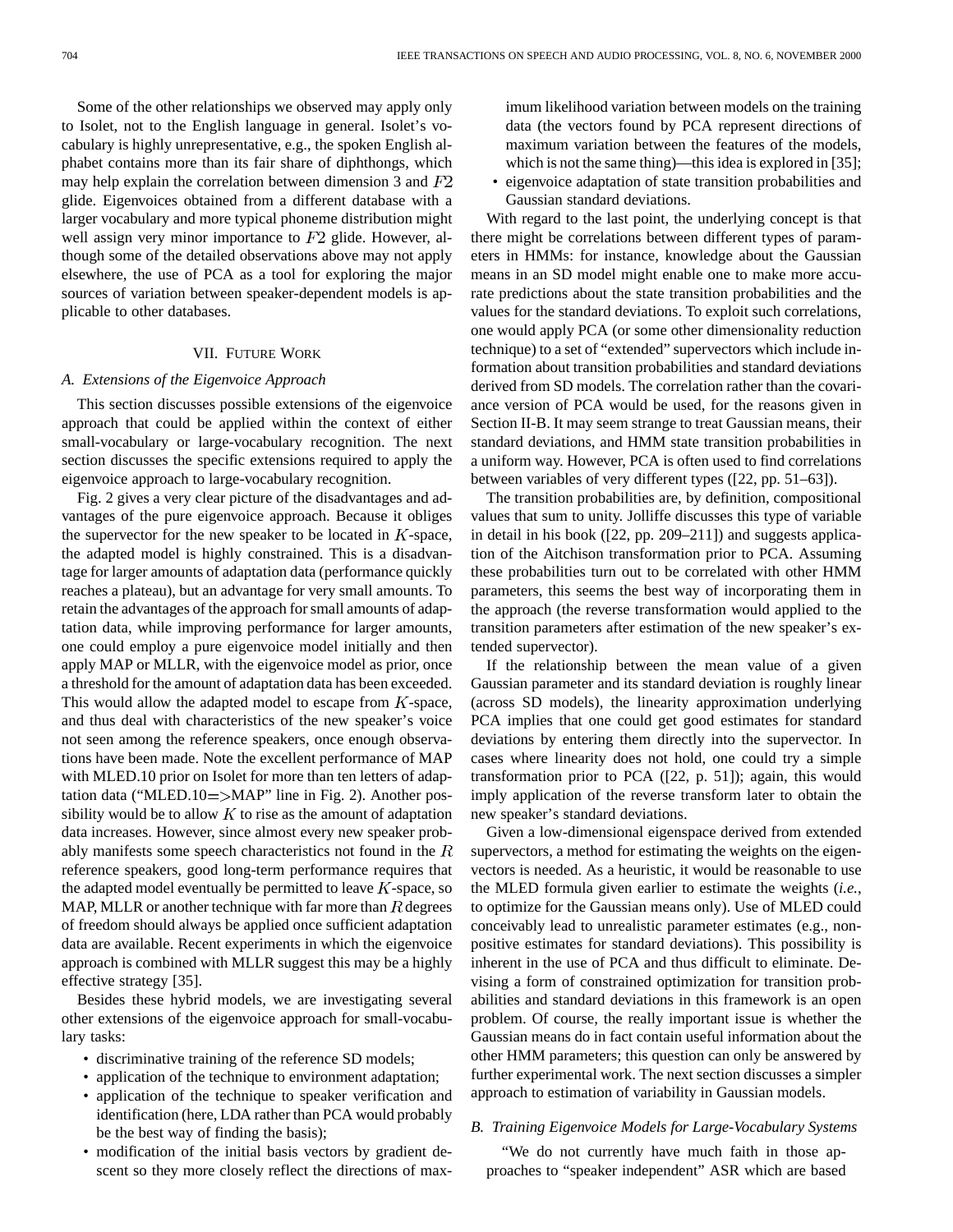on merely collecting many examples of how different speakers say the same words, without systematising the relationship between them. It seems to us necessary for large vocabulary ASR systems to estimate characteristics of the speaker's voice and allow for them in the recognition process.... We hope that much of the variability among voices can be captured using a few orthogonal dimensions in a 'speaker space' " [7].

The work on the eigenvoice approach described in this paper can be seen as an exploration of the issues raised by the quotation above in the context of small-vocabulary recognition (surprisingly, the quotation dates to 1983). The most interesting remaining challenge is the extension of the eigenvoice approach to large-vocabulary applications. Clearly, this requires a way of dealing with allophones. In principle, one could train  $R$  context-dependent, speaker-dependent models (initializing with an SI system) and then proceed exactly as described above for the small-vocabulary alphabet task: extract a supervector from each SD model, perform PCA, and so on. With the databases available today, however, there will be insufficient data per reference speaker to yield good reference SD models (many allophones will be unrepresented in the training data from a given speaker). In addition, the computational and storage requirements of this naive extension of the small-vocabulary methodology would be onerous.

Consider the structure of the eigenvoice models for the small-vocabulary task. In these speech models, there was a clear separation between modeling of inter-speaker variability, represented by position in  $K$ -space, and modeling of intra-speaker variability, represented by the Gaussians in each speaker-adapted model. We believe that this separation was crucial to the success of the eigenvoice approach. Thus, the goal of our large-vocabulary work will be to pool data from different speakers to train allophone models in a way that still allows inter-speaker variability to be modeled separately from intra-speaker variability. Similar considerations underlie speaker-adaptive training [4], [5].

However, rather than base the structure of the large-vocabulary system on that of an initial SI model, we plan to remove speaker-dependent characteristics from training data at the very beginning of training, prior to growing state trees for allophones [41] and to creating mixture Gaussians. We hope that this methodology will lead to more efficient pooling of training data from different speakers (compared to systems derived from SI models) since the output distributions will from the beginning model mainly intra-speaker phenomena, rather than irrelevant speaker-dependent phenomena.

This training methodology is applicable with any of the "speaker space" techniques. Huo and Ma recently showed how it yields better allophone models in the SAT paradigm [20]. In the eigenvoice approach, one could attempt to obtain better allophone models by building on the work of Acero and Huang [1] and Hazen and Glass [17], [18] (see Section III-D). These researchers built models in which phoneme means are assumed to be speaker-dependent, but variability around the mean is assumed to be speaker-independent. Thus, covariance parameters can be estimated by subtracting each speaker's "centroid" (mean vector) for each phoneme from his or her training data for that phoneme, then pooling the resulting normalized training data from different speakers.

To support rapid adaptation of context-dependent models, the Acero and Huang paradigm requires a method for rapidly estimating phoneme centroids for new speakers. Given an eigenspace obtained from a population of speaker-dependent, context-independent models, an "eigencentroid" could be subtracted from each reference speaker's data before pooling the training data to train the allophone models. The result would be what we call the "eigencentroid plus delta tree" model: a context-dependent phoneme for a given speaker is modeled as the sum of a speaker-dependent phoneme centroid with an offset given by a decision tree (the delta tree) that models context-dependency. We hope that MLED will support rapid, accurate estimation of the phoneme centroids for a new speaker, yielding (in conjunction with the delta trees) a reasonably good context-dependent, adapted model from a small amount of adaptation data. Experiments with the "eigencentroid plus delta tree" model will be carried out in the near future.

## VIII. SUMMARY

We present the idea of using "eigenvoices," a set of orthogonal basis vectors derived from the parameters of speaker-dependent models trained on reference speakers, for rapid speaker adaptation, and give experimental results on the Isolet database. We applied principal component analysis to find the eigenvoices, and employed a maximum likelihood estimator called MLED to find the coordinates of each new speaker in the eigenvoice space. Compared to the performance of a speaker-independent baseline system, the eigenvoice approach yielded remarkably good performance on very small amounts of supervised adaptation data, e.g., 16% relative error rate reduction for a single letter of adaptation data, and 26% relative error rate reduction for four letters of adaptation data. With these amounts of adaptation data, it significantly outperformed the MAP and MLLR adaptation techniques. However, as the amount of adaptation data increased, the performance of eigenvoice adaptation seemed to reach a plateau. We suggest that this behavior arises from the small number of degrees of freedom allowed to the adapted model in our framework, and argue in favor of a hybrid approach in which eigenvoices are used to estimate priors for techniques with more degrees of freedom. Finally, we indicate how the technique could be applied to train context-dependent models capable of rapid speaker adaptation for large-vocabulary tasks.

#### **REFERENCES**

- [1] A. Acero and X. Huang, "Speaker and gender normalization for continuous-density hidden Markov models," in *Int. Conf. Acoustics, Speech, Signal Processing '96*, vol. 1, Atlanta, GA, 1996, pp. 342–345.
- [2] S. Ahadi-Sarkani, "Bayesian and predictive techniques for speaker adaptation," Ph.D. diss., Cambridge Univ., Cambridge, U.K., Jan. 1996, submitted for publication.
- [3] S. Ahadi and P. Woodland, "Combined Bayesian and predictive techniques for rapid speaker adaptation of continuous density hidden Markov models," *Comput. Speech Lang.*, vol. 11, pp. 187–206, 1997.
- [4] T. Anastakos, J. McDonough, R. Schwartz, and J. Makhoul, "A compact model for speaker-adaptive training," in *Int. Conf. Speech Language Processing '96*, vol. 2, Philadelphia, PA, 1996, pp. 1137–1140.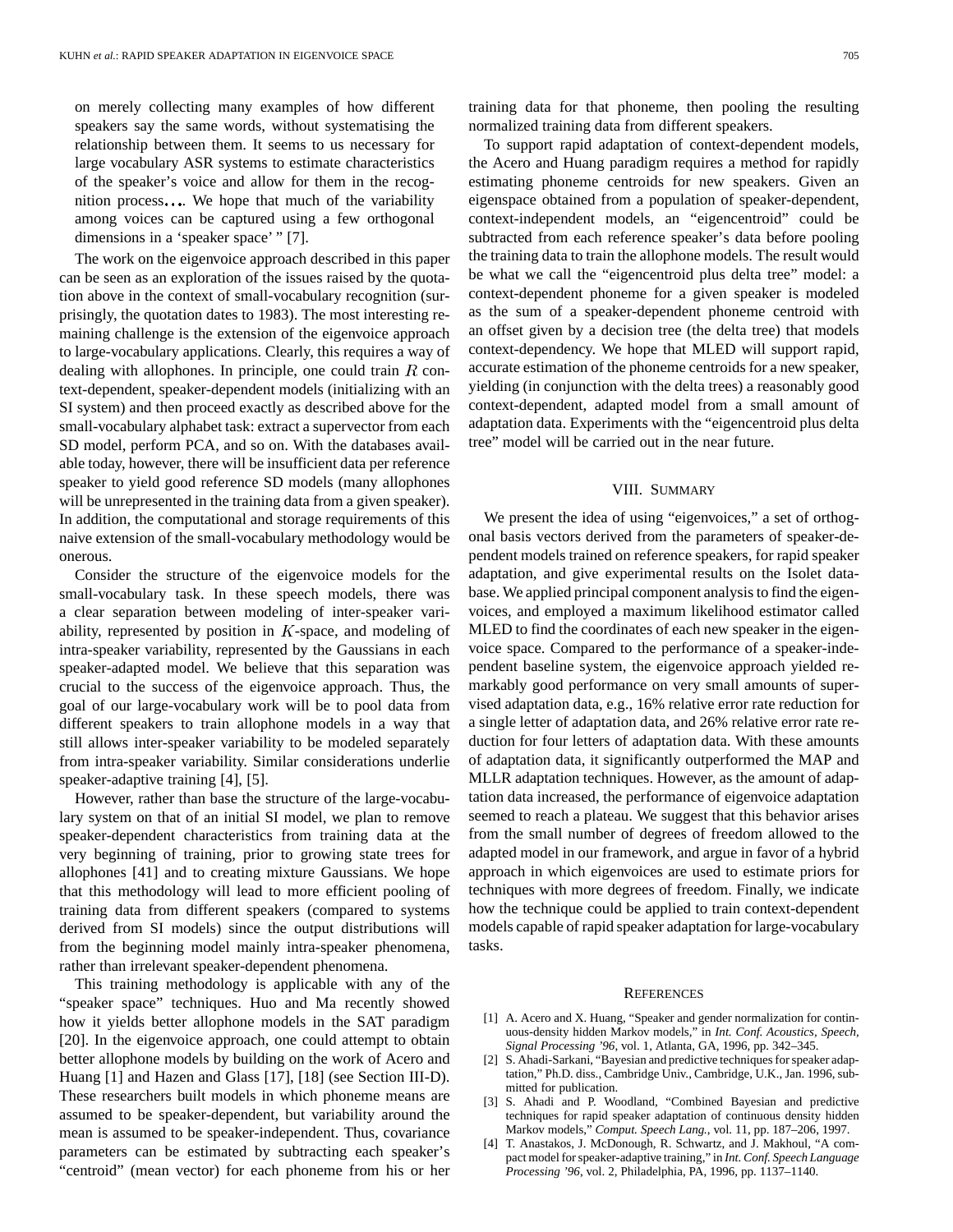- [5] T. Anastakos, J. McDonough, and J. Makhoul, "Speaker adaptive training: A maximum likelihood approach to speaker normalization," in *Int. Conf. Acoustics, Speech, Signal Processing '97*, vol. 2, Munich, Germany, Apr. 1997, pp. 1043–1046.
- [6] J. Atick, P. Griffin, and A. N. Redlich, "Statistical approach to shape from shading: Reconstruction of 3D face surfaces from single 2D images," *Neural Comput.*, 1996.
- [7] J. Bridle and M. Ralls, "An approach to speech recognition using synthesis-by-rule," Joint Speech Research Unit, Cheltenham, U.K., Res. Rep. 1018, Dec. 1983.
- [8] R. Cole, Y. Muthusamy, and M. Fanty. The ISOLET spoken letter database. [Online] http://www.cse.ogi.edu/CSLU/corpora/isolet.html
- [9] S. Cox, "Predictive speaker adaptation in speech recognition," *Comput. Speech Lang.*, vol. 9, pp. 1–17, Jan. 1995.
- [10] V. Digalakis, D. Rtischev, and L. Neumeyer, "Speaker adaptation using constrained estimation of mixture Gaussians," *IEEE Trans. Speech Audio Processing*, vol. 3, pp. 357–365, Sept. 1995.
- [11] S. Furui, "Unsupervised speaker adaptation method based on hierarchical spectral clustering," in *Int. Conf. Acoustics, Speech, Signal Processing '89*, vol. 1, Glasgow, U.K., 1989, pp. 286–289.
- [12] M. Gales and P. Woodland, "Mean and variance adaptation within the MLLR framework," *Comput. Speech Lang.*, vol. 10, pp. 250–264, Oct. 1996.
- [13] M. Gales, "Cluster adaptive training for speech recognition," in *Int. Conf. Speech Language Processing '98*, vol. 5, Sydney, Australia, Nov. 30–Dec. 4, 1998, pp. 1783–1786.
- [14] J.-L. Gauvain and C.-H. Lee, "Bayesian learning for hidden Markov model with Gaussian mixture state observation densities," *Speech Commun.*, vol. 11, pp. 205–213, 1992.
- [15] -, "Maximum a posteriori estimation for multivariate Gaussian mixture observations of Markov chains," *IEEE Trans. Speech Audio Processing*, vol. 2, pp. 291–298, Apr. 1994.
- [16] L. Gillick and S. Cox, "Some statistical issues in the comparison of speech recognition algorithms," in *Int. Conf. Acoustics, Speech, Signal Processing '89*, pp. 532–535.
- [17] T. Hazen and J. Glass, "A comparison of novel techniques for instantaneous speaker adaptation," in *Eurospeech '97*, vol. 4, Rhodes, Greece, Sept. 1997, pp. 2047–2050.
- [18] T. Hazen, "The use of speaker correlation information for automatic speech recognition," Ph.D. diss., Mass. Inst. Technol., Cambridge, Jan. 1998.
- [19] Z. Hu, E. Barnard, and P. Vermeulen, "Speaker normalization using correlations among classes," in *Proc. Workshop Speech Recognition, Understanding, Processing*, Hong Kong, Sept. 1998.
- [20] Q. Huo and B. Ma, "Irrelevant variability normalization in learning HMM state tying from data based on phonetic decision tree," in *Int. Conf. Acoustics, Speech, Signal Processing'99*, vol. 2, Phoenix, AZ, 1999, pp. 577–580.
- [21] A. Imamura, "Speaker-adaptive HMM-based speech recognition with a stochastic speaker classifier," in *Int. Conf. Acoustics, Speech, Signal Processing'91*, vol. 2, Toronto, ON, Canada, May 1991, pp. 841–844.
- [22] I. T. Jolliffe, *Principal Component Analysis*. Berlin, Germany: Springer-Verlag, 1986.
- [23] M. Kirby and L. Sirovich, "Application of the Karhunen–Loève procedure for the characterization of human faces," *IEEE Trans. Pattern Anal. Machine Intell.*, vol. 12, pp. 103–108, Jan. 1990.
- [24] T. Kosaka, S. Matsunaga, and S. Sagayama, "Tree-structured speaker clustering for speaker-independent continuous speech recognition," in *Int. Conf. Speech Language Processing'94*, Yokohama, Japan, 1994, pp. 1375–1378.
- [25] R. Kuhn, P. Nguyen, J.-C. Junqua, L. Goldwasser, N. Niedzielski, S. Fincke, K. Field, and M. Contolini, "Eigenvoices for speaker adaptation," in *Int. Conf. Speech Language Processing '98*, vol. 5, Sydney, Australia, Nov. 30–Dec. 4, 1998, pp. 1771–1774.
- [26] R. Kuhn, P. Nguyen, J.-C. Junqua, and L. Goldwasser, "Eigenfaces and Eigenvoices: Dimensionality reduction for specialized pattern recognition," in *Proc. 2nd IEEE Workshop Multimedia Signal Processing*, Redondo Beach, CA, Dec. 7–9, 1998, pp. 71–76.
- [27] R. Kuhn, P. Nguyen, J.-C. Junqua, R. Boman, N. Niedzielski, S. Fincke, K. Field, and M. Contolini, "Fast speaker adaptation using *a priori* knowledge," in *IInt. Conf. Acoustics, Speech, Signal Processing '99*, vol. 2, Phoenix, AZ, March 1999, pp. 749–752.
- [28] M. Lasry and R. Stern, "*A posteriori* estimation of correlated jointly Gaussian mean vectors," *IEEE Trans. Pattern Anal. Machine Intell.*, vol. PAMI-6, pp. 530–535, July 1984.
- [29] C.-H. Lee, C.-H. Lin, and B.-H. Juang, "A study on speaker adaptation of the parameters of continuous density hidden Markov models," *IEEE Trans. Signal Processing*, vol. 39, pp. 806–814, 1991.
- [30] K.-F. Lee, *Automatic Speech Recognition: The Development of the SPHINX System*. Norwell, MA: Kluwer, 1989.
- [31] C. Leggetter and P. Woodland, "Speaker adaptation of continuous density HMM's using linear regression," in *Int. Conf. Speech Language Processing '94*, vol. 2, Yokohama, Japan, 1994, pp. 451–454.
- [32]  $\frac{1}{2}$ , "Maximum likelihood linear regression for speaker adaptation of continuous density hidden Markov models," *Comput. Speech Lang.*, vol. 9, pp. 171–185, 1995.
- [33] L. Mathan and L. Miclet, "Speaker hierarchical clustering for improving speaker-independent HMM word recognition," in *Int. Conf. Acoustics, Speech, Signal Processing '90*, vol. 1, Albuquerque, NM, Apr. 1990, pp. 149–152.
- [34] B. Moghaddam and A. Pentland, "Probabilistic visual learning for object representation," *IEEE Trans. Pattern Anal. Machine Intell.*, vol. 19, pp. 696–710, July 1997.
- [35] P. Nguyen, C. Wellekens, and J.-C. Junqua, "Maximum likelihood Eigenspace and MLLR for speech recognition in noisy environments," in *Proc. Eurospeech '99*, vol. 6, Budapest, Hungary, Sept. 1999, pp. 2519–2522.
- [36] M. Padmanabhan and D. Nahamoo, "Speaker clustering and transformation for speaker adaptation in speech recognition systems," *IEEE Trans. Speech Audio Processing*, vol. 6, no. 1, Jan. 1998.
- [37] W. Rozzi and R. Stern, "Speaker adaptation in continuous speech recognition via estimation of correlated mean vectors," in *Int. Conf. Acoustics, Speech, Signal Processing '91*, vol. 2, Toronto, ON, Canada, May 1991, pp. 865–868.
- [38] R. Stern and M. Lasry, "Dynamic speaker adaptation for feature-based isolated word recognition," *IEEE Trans. Acoust., Speech, Signal Processing*, vol. ASSP-35, pp. 751–763, June 1987.
- [39] M. Tonomura, T. Kosaka, and S. Matsunaga, "Speaker adaptation based on transfer vector field smoothing using maximum *a posteriori* probability estimation," *Comput. Speech Language*, vol. 10, pp. 117–132, Apr. 1996.
- [40] M. Turk and A. Pentland, "Eigenfaces for recognition," *J. Cogn. Neurosci.*, vol. 3, no. 1, pp. 71–86, 1991.
- [41] S. Young, J. Odell, and P. Woodland, "Tree-based state-tying for acoustic modeling," in *ARPA Workshop Human Language Tech.*, Mar. 1994, pp. 286–291.
- [42] G. Zavagliakos, R. Schwartz, and J. McDonough, "Maximum *a posteriori* adaptation for large scale HMM recognizers," in *Int. Conf. Acoustics, Speech, Signal Processing '96*, vol. 1, Atlanta, GA, 1996, pp. 725–728.



**Roland Kuhn** received the B.Sc. (Hon.) degree in mathematics and biology from the University of Toronto, Toronto, ON, Canada, in 1981 and was Episkopon Scribe CXVII, Trinity College, Toronto. He received the M.Sc. degree in theoretical biology from the University of Chicago, Chicago, IL, in 1984 and the Ph.D. degree in computer science from McGill University, Montreal, PQ, in 1993.

From 1992 to 1996, he was with the Centre de Recherche Informatique de Montréal first as a Research Scientist (Chercheur) (1992–1995) and

then as a Lead Researcher (Chercheur principal) (1995–1996). In 1996, he became a Senior Researcher with the Speech Technology Laboratory (STL), Panasonic Technologies Inc., Santa Barbara, CA. Since 1998, he has been a Lead Engineer at STL. His current research interests are rapid speaker adaptation, acoustic modeling, and speaker identification/verification. He has worked on language modeling (cache language model), automatic learning of rules for natural language understanding (semantic classification trees), topic spotting, automatic learning of spelling-to-sound rules, and dialogue systems. Since coming to STL, he has been listed as co-inventor on 21 patent applications, two of which have been granted to date.